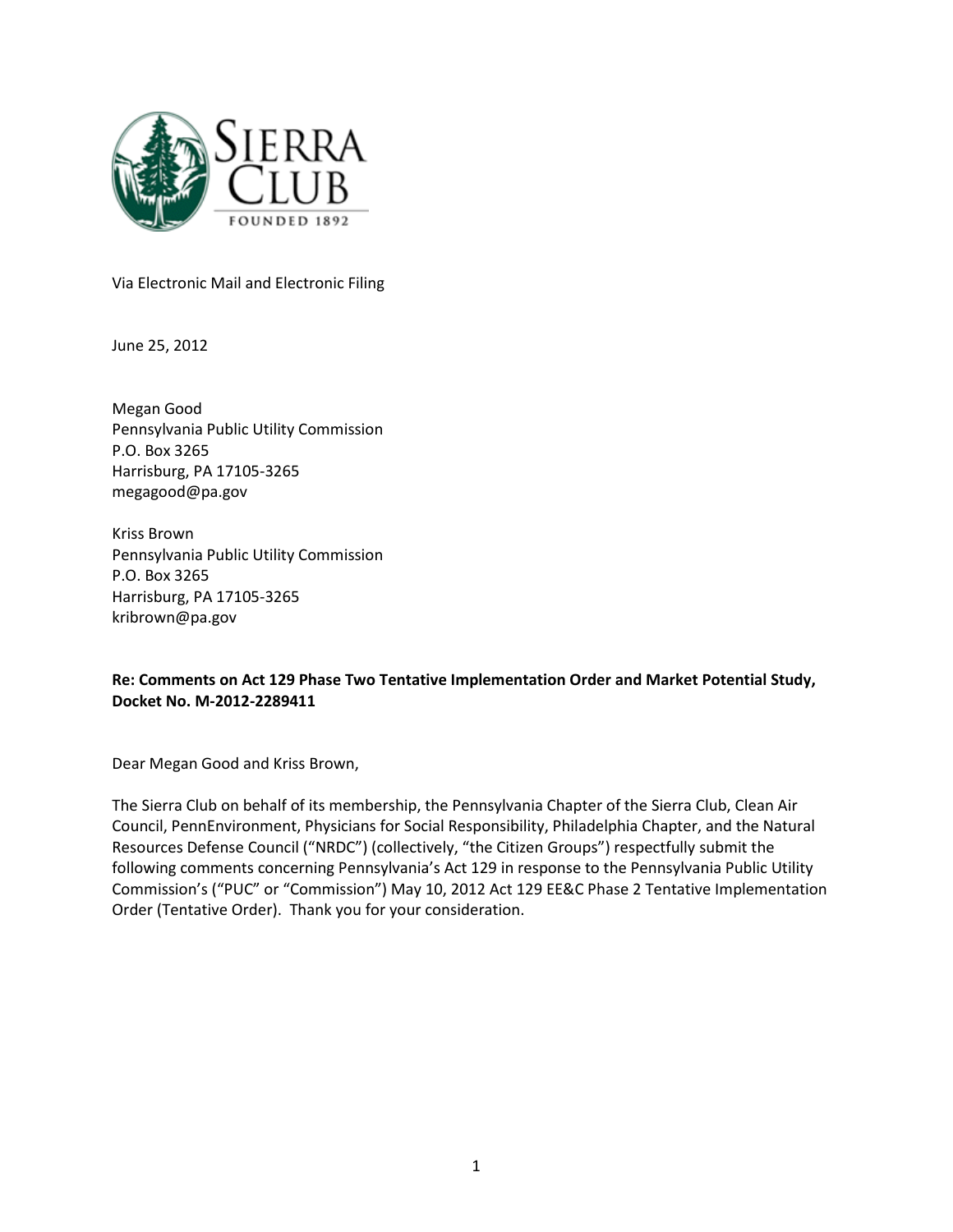### I. INTRODUCTION AND BACKGROUND ON ACT 129

Act 129 was designed to be the Commonwealth's Energy Saving Law. The more energy efficiency measures are deployed in Pennsylvania, the more businesses and residential ratepayers will save on their electricity costs. This is because throughout the United States, the cost of saving a kilowatt-hour (kWh) of electric energy has proven far lower than the cost of generating that same kWh. Most utilities and states are finding that the levelized cost of saving energy, defined as the total cost of a program divided by the lifetime energy savings associated with the program, is in the range of 3 cents/kWh or less. By comparison, a recent survey of 2010 levelized costs showed 7-9 cents per kWh for energy from a new gas combined cycle plant, and 11-14 cents per kWh for a new technology coal plant, according to a report commissioned by PennFuture.<sup>1</sup> Plainly, energy efficiency is among the cheapest sources of energy capacity available; this reality is borne out by Pennsylvania's experience with Act 129.

Phase I of Act 129 expires May 31, 2013, and has been a resounding success. Under the program, utilities have surpassed targets, with efficiency efforts reducing electrical consumption by 41% more than required. This increased efficiency has an estimated lifetime impact of \$2.3 billion in savings for ratepayers, or roughly \$8 in savings for every \$1 spent on the program, according to the PennFuture report.

It is critical that the second phase of Act 129 continues to build on the successes of Phase I. Many states are implementing programs with energy consumption reduction targets of 1% or more of annual electricity sales, and Massachusetts, Vermont, Rhode Island, and New York, are among the states achieving a 2% or more reduction of sales annually on top of years' worth of efficiency gains already achieved.<sup>2</sup> We believe that similar opportunities exist in Pennsylvania, in spite of the Statewide Evaluator (SWE) recommendation that energy efficiency targets be scaled back over the next Phase of the program.

The Citizen Groups argue herein that the recommendations in the Tentative Order are based on flawed and poorly supported assumptions, and that reasonable changes to the assumptions would result in a finding of energy efficiency potential of 1% per year or more. We therefore recommend that Phase II targets continue to be set at 1% per year.

The cumulative effect of efficiency investments reduces the amount of money that utilities need to invest in power production and transmission. This has the effect of lowering electric rates and

l

 $^1$  Optimal Energy Integrated Energy Resources "Pennsylvania 2012-2018 Energy Efficiency Goals" (December 19, 2011), at 2, available at http://www.pennfuture.org/UserFiles/File/FactSheets/Report\_Act129goals\_20111220.pdf, hereinafter "PennFuture Report".

<sup>&</sup>lt;sup>2</sup> American Council for an Energy Efficient Economy "State Energy Efficiency Policy Database" available at: http://aceee.org/sector/state-policy, accessed 6/22/12.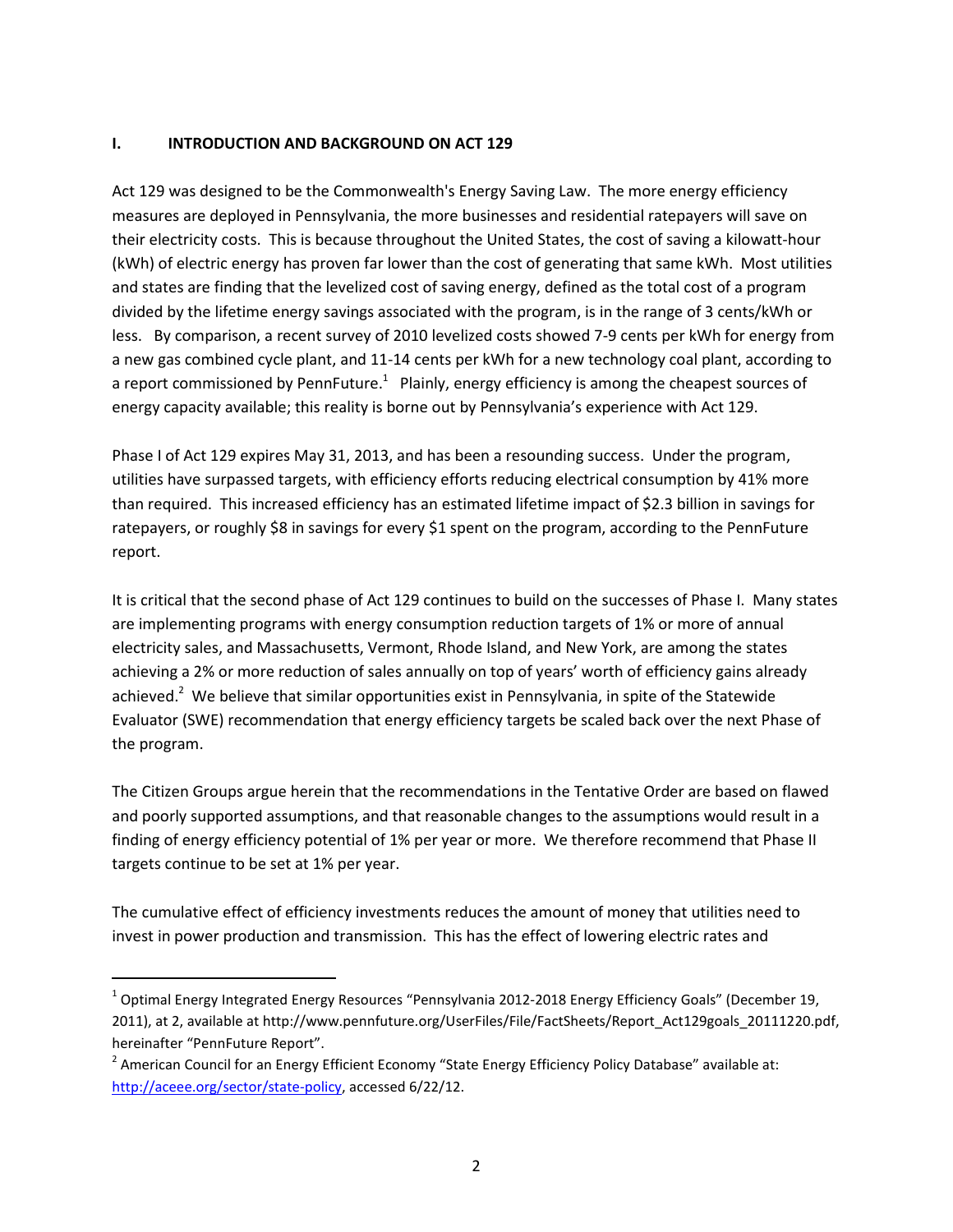benefitting even those who don't directly participate in utility efficiency programs. Energy efficiency investments generally have a higher economic multiplier and more jobs per unit of investment than expenditures on energy production.

These efficiency opportunities mean more than just economic benefits and savings for ratepayers. There are also enormous environmental and public health benefits flowing from efficiency. A continuation of 1% per year reduction targets in Phase II of Act 129 could result in a carbon dioxide emissions reduction of 80 million tons over 5 years. This is in addition to the significant reductions in other harmful air pollutants like mercury, sulfur dioxide, and nitrous oxides that could be had by investing in energy efficiency and reducing the need for coal-fired electricity. There are many areas of Pennsylvania currently in non-attainment for air quality standards, and these reductions in air pollutants could go a long way in helping them meet the National Ambient Air Quality Standards.

Given these and other benefits, there is strong public support for continuing with a robust energy efficiency program in Pennsylvania. We would like to call attention to the 1780 signatures to the petition submitted to the PUC calling for a 3% reduction of energy consumption over the next three years of the program.

As such, the Citizen Groups strongly urge the Commission to revise the Tentative Order and implement a strong Phase II Energy Efficiency and Conservation (EE&C) program under Act 129, as described more fully below, which preserves both the consumption and demand reduction targets from Phase I, and sets clear parameters for assessment of penalties. As currently proposed, the Tentative Order fails to do these things and would result in unnecessary utility cost burdens to Pennsylvania residents and businesses.

# II. RESULTS FROM PROGRAM POTENTIAL SCENARIO 1 (PPS1) INCLUDE OVERLY CONSERVATIVE ASSUMPTIONS THAT UNDERESTIMATE EFFICIENCY POTENTIAL OVER THE PROGRAM PERIOD.

A. The 40% market penetration rate assumed for the Achievable Potential Scenario 2 (APS2) is overly conservative and the basis for the assumption is not documented.

The results in PPS1, which are the basis for the efficiency targets in the Tentative Order, are themselves based on the results of Achievable Potential Scenario 2 (APS2). The most significant difference between APS1 and APS2 is the assumed market penetration of the efficiency measures. In APS1, a 10-year penetration rate of 85% is assumed (which is plausibly described as a theoretical maximum), while a penetration rate of less than half that figure, 40%, is assumed in APS2.

The basis for this 40% assumption is not explained in the report, and so the validity of that assumption cannot be evaluated. There is no indication that sensitivity analyses were done to determine the impact of changes to this assumption on the final result. However, it seems clear from the model description that this is the single most important input driving the scenario result. Furthermore, the ratios between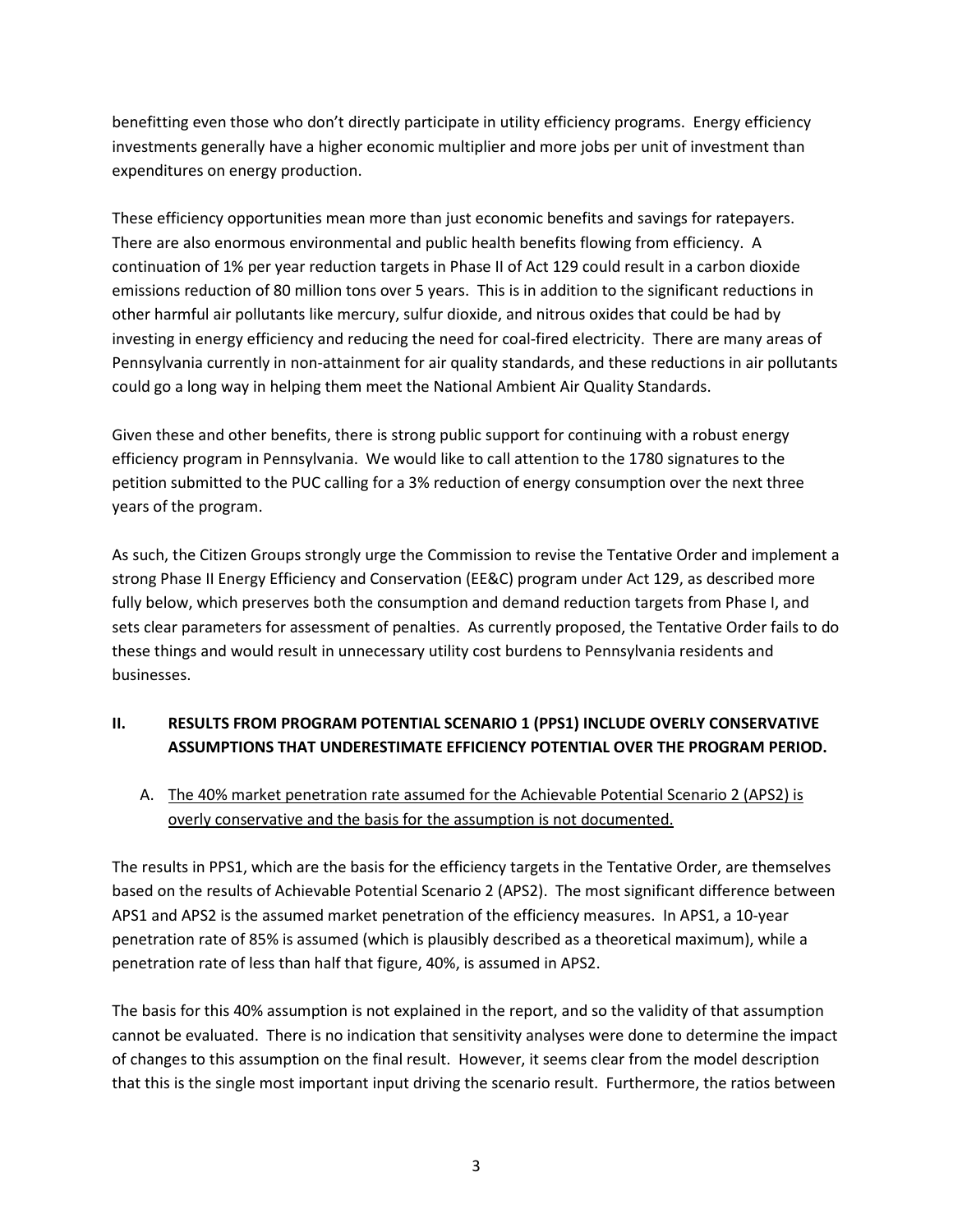the 10 year results in APS1 and APS2 are nearly identical to the ratios of the two 10-year penetration rates, providing further evidence that this is the major driving factor in the results.

Thus, any increase in the 10-year penetration rate would yield corresponding increases in the 3, 5, and 10 year achievable potentials, and ultimately, corresponding increases in program potential. The lack of supporting evidence for such a fundamental model assumption casts serious doubt on the accuracy of the final result. It is reasonable to assume that higher 10-year penetration rates are probable, and could have the impact of raising the program potential to levels comparable to those already achieved in Phase I of the program, and consistent with our recommended 1% per year reduction target. Since penetration rates are correlated with and driven by program incentive levels, the SWE study should have performed sensitivity analyses to determine the maximum efficiency gains possible under the statutory spending cap given different incentive levels. Since such sensitivity analyses are absent in this study, the report cannot claim to have a definitive result with respect to Program Potential.

# B. APS2 assumes incentive levels equal to those in Phase I plus a 25% increase, yet there is no justification for this extra 25%.

The Market Potential Study states that in APS2, the EDCs pay incentives equal to the incentive levels in place in Phase I programs "plus a 25% safety margin."<sup>3</sup> When questioned about this at the Stakeholder meeting on June 5, the SWE stated that in the future it would be more costly to obtain the same amount of energy savings due to updated baselines (such as EISA), exhaustion of all low-hanging fruit, and inflation.

The Citizen Groups disagree with the assumption that the cost of procuring a kWh of energy savings will rise over time. It is true that more cost-effective measures will be deployed first, but there are other temporal factors at play. As energy efficient technologies advance and these devices and appliances become more commonplace, prices will likely come down. Moreover, after only three years, significant low-hanging fruit still exists. For example, only 17% of residential sockets currently house CFLs. Program costs are expected to decrease as well. As word of these cost savings programs spreads across Pennsylvania, EDCs will have to spend less on marketing and outreach. And with the experience of Phase I under their belts, EDCs will be able to refine their programs and reduce administrative costs. Together, these reductions in cost will counteract the aforementioned cost increases over a period of years.

Furthermore, the number 25% seems to come out of nowhere. There is no explanation for this number anywhere in the Market Potential Study, suggesting that there was no analysis of future costs associated with implementation, but rather a number agreed upon as a catchall. The fact that it is referred to as a "safety margin" further suggests that 25% was selected just to cover any and all unforeseen costs.

 $\overline{\phantom{0}}$ 

 $3$  Electric Energy Efficiency Potential for Pennsylvania, p. 12.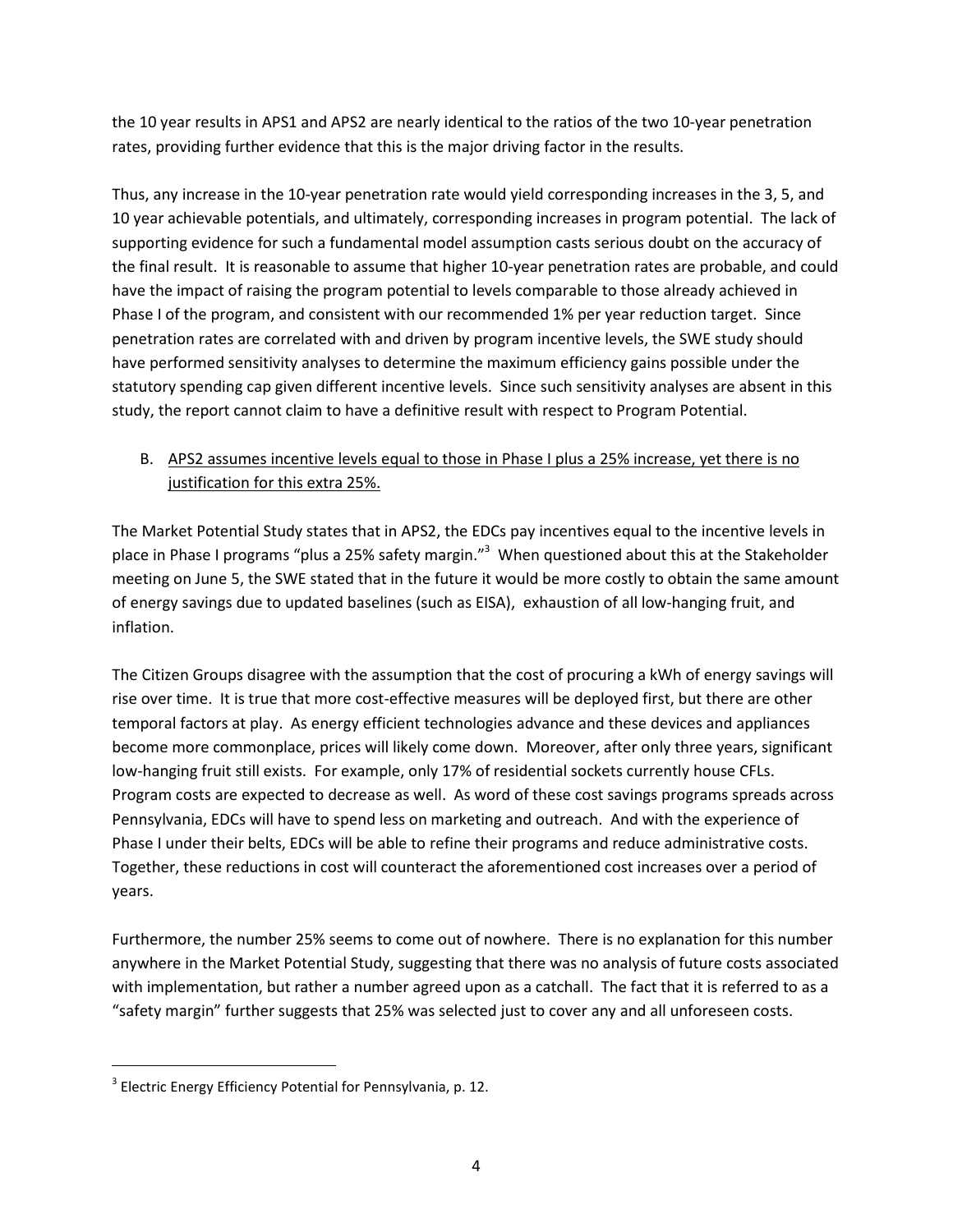The Citizen Groups acknowledge that costs may increase over time, as shown by states with longstanding EE&C programs (e.g., VT, NY, MA), but Act 129 programs have simply not yet matured to that point. Vermont's experience indicates that costs do not rise so quickly during the early years of a program. In that state, the average annual acquisition cost rose only 6.3% in the second three-year period (2003-2005) compared to the first three program years (2000-2002). In fact, out of the first seven program years, the highest costs per MWh were in year 3, and annual costs declined slightly after that.<sup>4</sup> The assumption that Pennsylvania EDCs will have to spend 25% more in Phase II to get the same amount of energy savings is unfounded and ultimately leads to a lower estimate of program potential.

# C. Scale down from APS2 to PPS1 improperly assumes linear relationship between program expenditures and energy savings. This is unrealistic and inconsistent with other assumptions in the analysis, and leads to lower estimate of program potential.

Sections 8.1.2 and 8.1.3 discuss the relationship between the results of APS2 (2.7% savings over 3 years) and PPS1 (2.3% savings over 3 years). The latter is the basis for the energy efficiency targets identified in the Tentative Order. This figure is based on inconsistent and improper assumptions, and should be higher.

Six of the seven EDCs have costs in APS2 that exceed the spending cap specified in the statute. For these EDCs, a linear relationship between dollars spent and energy units saved is assumed. In reality, the relationship is not linear. As program budgets are scaled back, the first programs to be excluded will not be the ones that save an average amount of energy per dollar spent (as implied by a linear model) but rather the ones that save the least amount of energy per dollar spent. The proper model would therefore be an increasing exponential decay model. The general effect of using this model would be to reduce the difference between the APS2 and PPS1. The magnitude of the difference would depend on the degree of the curve, and would require further modeling to determine. But the result would likely be substantial reduction in the difference between the results of the two scenarios in terms of energy savings potential (Figure 1).

<sup>&</sup>lt;sup>4</sup> Amy Rubin, Vermont Energy Investment Corporation, personal communication with Tom Schuster (Sierra Club).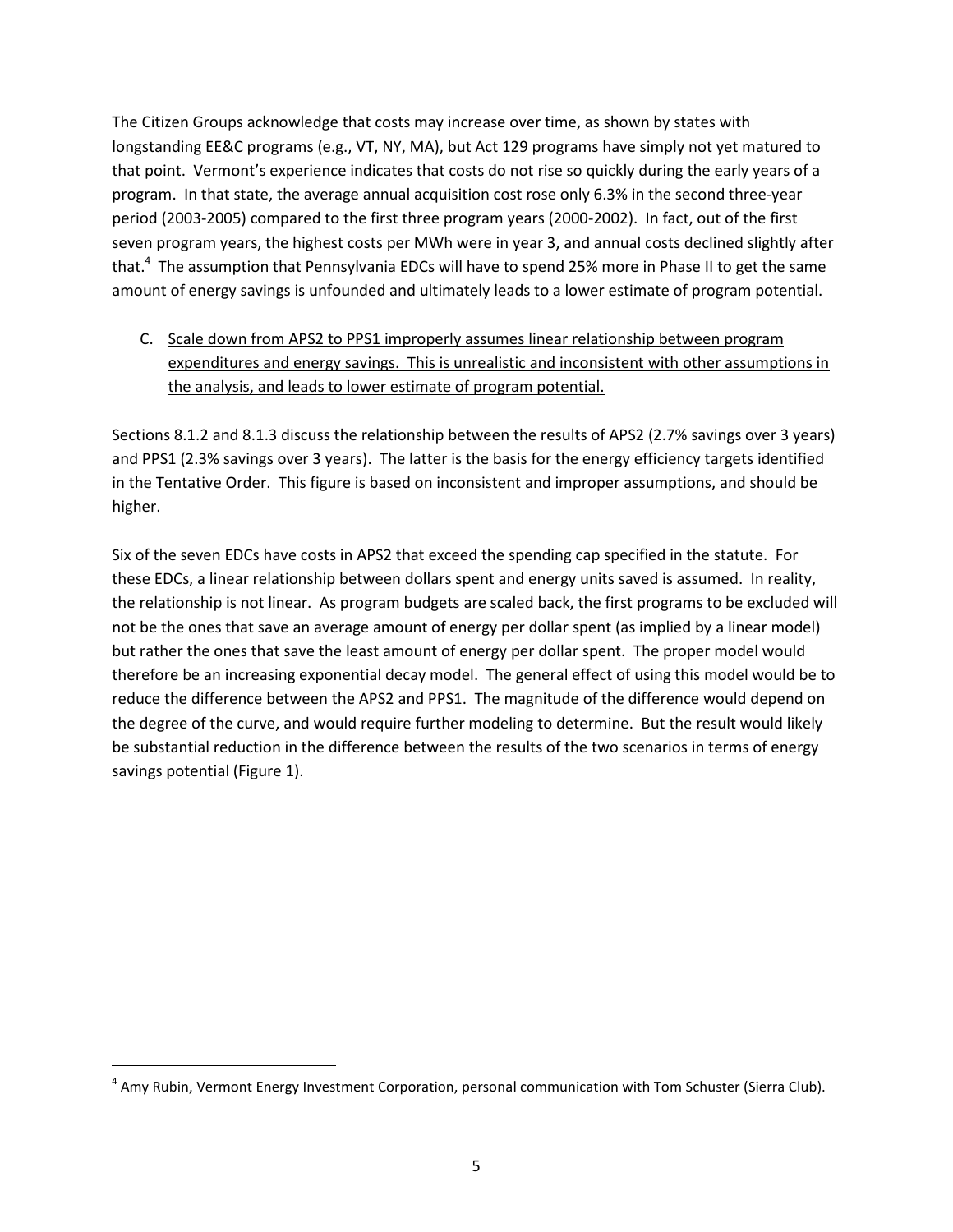

Figure 1. Impact of assuming an increasing exponential decay model, rather than a linear one.

The validity of the increasing exponential decay model is actually supported within the report itself. One utility (PECO) did not exceed its cost cap in APS2, and its program potential spending was scaled up. However, in this scale-up, the report authors state that higher incentives will be needed to achieve additional energy savings, and so the slope of the linear model used to scale up PECO results is lower than the slope of the linear model used to scale down the results for other EDCs. Taken together, the slopes of these two different linear models imply that as more money is spent on efficiency measures within a given program year, each marginal expenditure will yield lower marginal energy savings. This concept is better represented by an increasing exponential decay model not a linear one or multiple linear ones (Figure 2).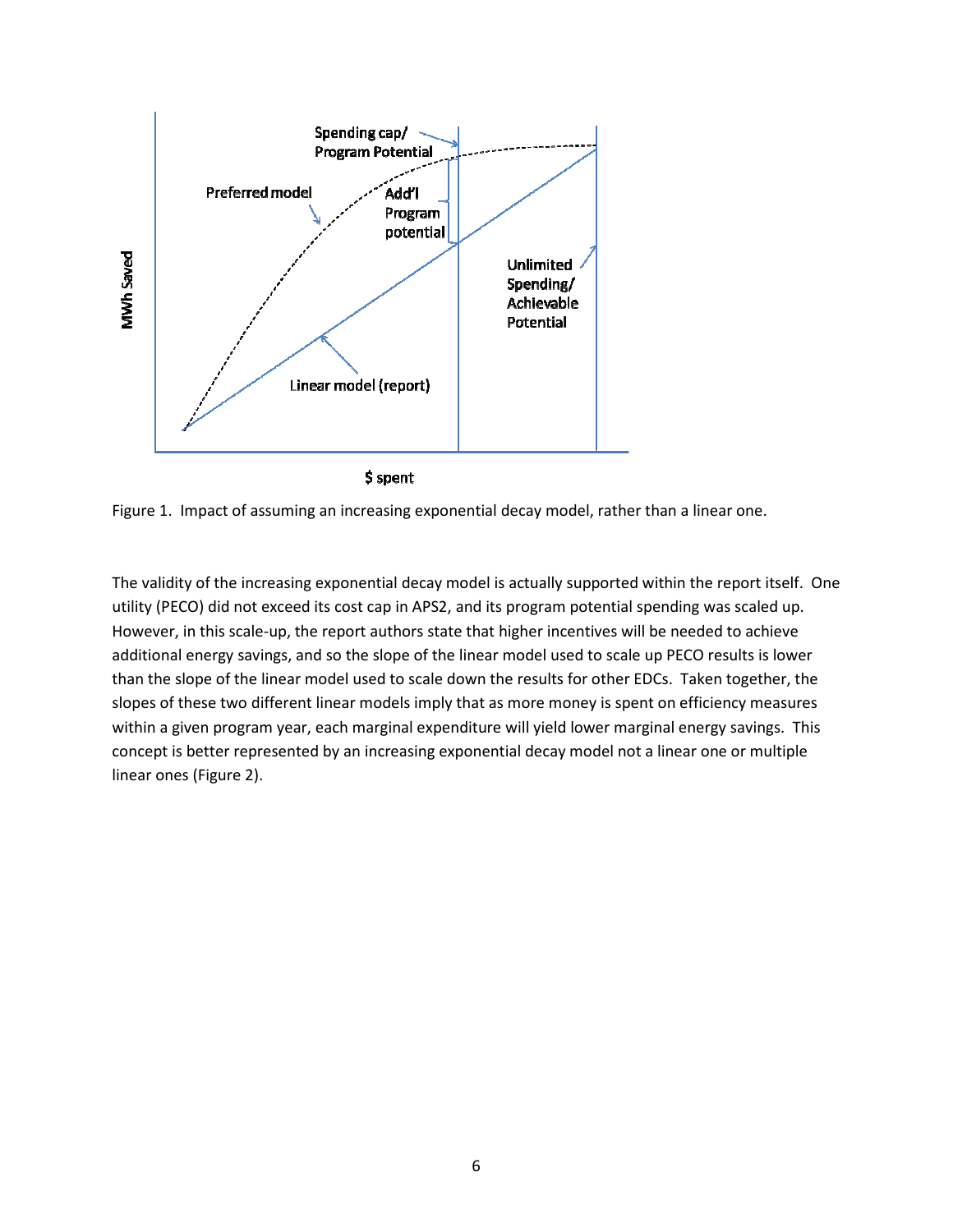

**S** spent

Figure 2. Use of linear models with two different slopes is actually a simplistic and overly conservative substitute for an increasing exponential decay model.

The Citizen Groups raised this issue with PUC staff and the SWE at the stakeholder meeting and were told that a linear model was employed largely because the SWE did not want to prescriptively remove any specific measures from the menu of choices for EDCs. The Citizen Groups disagree that a non-linear model would a priori remove specific measures. It would simply cause the utilities to more carefully choose the most cost-effective measures from the menu of options, and thus ensure that the ratepayer return on investment is maximized. The cost-effectiveness of each measure will vary by EDC territory, and so some measures will be used in some areas and not in others.

### D. Recommendations regarding efficiency targets

Above we have outlined three key assumptions that are both overly conservative and unsupported in the report, thus lowering the program potential result. The SWE report itself acknowledges on page 4 and elsewhere the limitations of modeling, as many different reasonable assumptions can be employed that would yield differing results. Furthermore, every model is a simplification of reality, and by definition ignores some factors (examples in this case include constantly evolving technology and changing perceptions of efficiency measures) that clearly exist in real life. Therefore, while modeling can be a useful tool, the results of a model should not be solely relied upon to formulate policy.

Instead, recent performance under Phase I programs should be taken into account as well. On average, EDCs are on pace to exceed the 3% target imposed in Phase I. We recommend that the next three years of the program contain a 1% per year target for energy consumption reduction (3% cumulative). We do not object to individual utilities having higher or lower targets, provided that the weighted average is 1% per year. Interim annual goals are important to ensure that each EDC is on track to meet the cumulative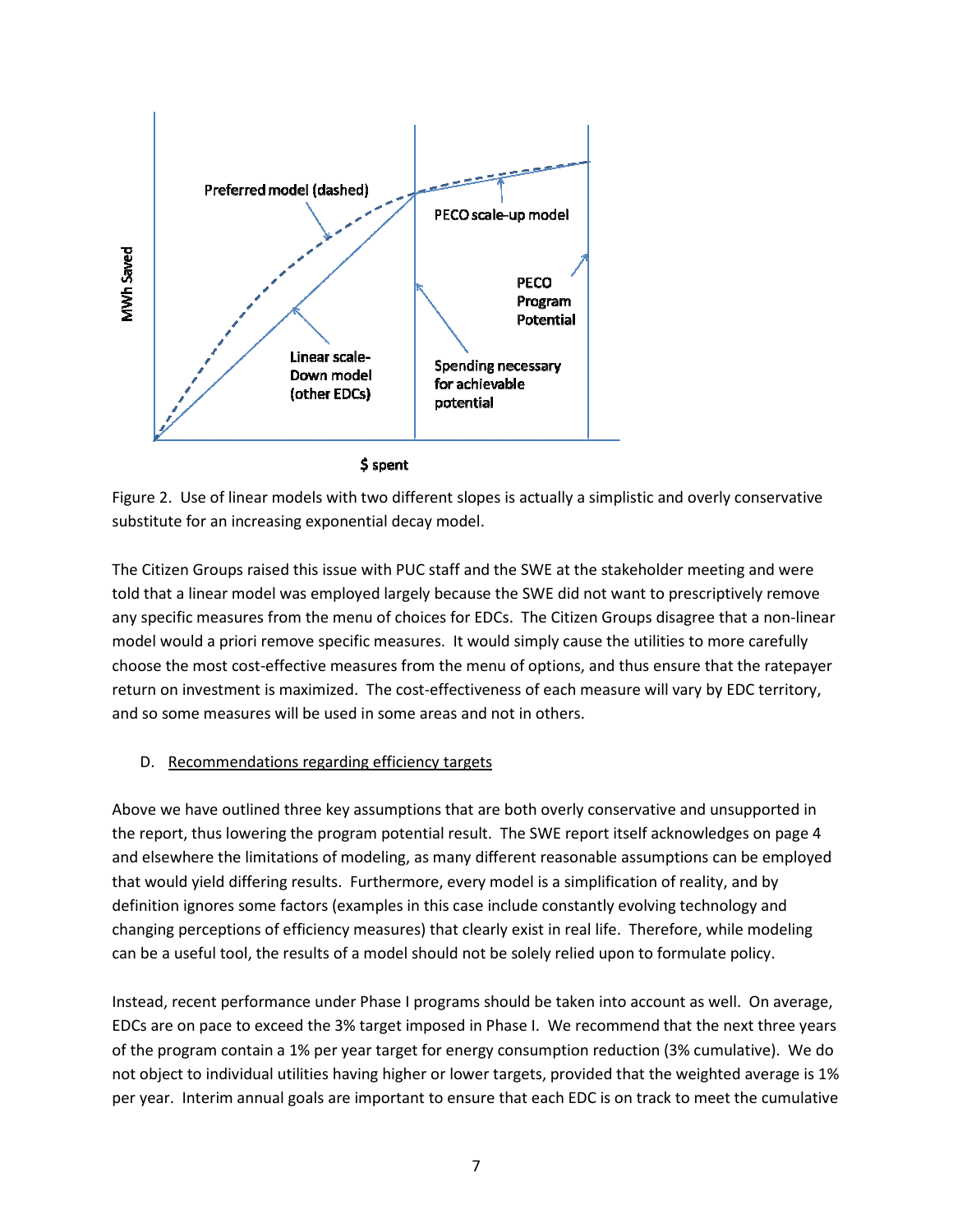target. Given the fact that EDCs are on track to exceed Phase I targets, this recommendation still allows Phase II to realize somewhat more modest savings than Phase I is expected to yield. This goal is also more conservative than goals in other states in the region (identified in the introduction) with mature programs that have already exhausted their low-hanging fruit.

## III. THERE ARE MAJOR DISCREPANCIES IN LEVELIZED COST FIGURES THAT CAST DOUBT ON THE PROGRAM POTENTIAL RESULT.

Appendix 2.3 presents the levelized cost per unit of energy saved for each measure analyzed, broken down by EDC. While some variation by EDC is expected given existing penetration rates, regional differences in procurement costs, and differing avoided costs, the magnitude of some of the discrepancies defies explanation. For example, the levelized cost of measure 416 approaches zero for all EDCs except for Penn Power, for which it is \$493.54. There is no explanation for this difference of five orders of magnitude, and it seems likely to be an error. There are numerous less extreme examples where levelized costs for one or more EDCs are out of step with the others. The Citizen Groups are concerned that this has resulted in the disqualification of some cost-effective measures in some EDC territories, which lowers the overall energy savings potential findings of the study.

# IV. FULL CARRYOVER OF PHASE I EXCESS UNDERMINES ALREADY CONSERVATIVE PHASE II TARGETS.

The Tentative Order allows 100% carryover of credits for EDCs that exceed Phase I energy reduction targets. There is no mention of the effect of such a carryover on Phase II targets in the study, and at the June  $5<sup>th</sup>$  stakeholder meeting the SWE acknowledged that this was not considered during the modeling process. The SWE also stated that it was unlikely that any substantial portion of the efficiency potential projected to be available in Phase II would be realized early as a result of overachievement in Phase I. In fact, Phase I targets will likely be surpassed, and the policy of 100% carryover of Phase I credits could result in some of the already modest Phase II Program Potential going unrealized during this next phase.

To illustrate this point, suppose Utility X had a Phase I target of 1,000,000 MWh and a Phase II target of 800,000 MWh. Actual Phase I savings are 1,200,000 MWh in phase I, and Utility X is credited with a 200,000 MWh credit toward its already lower Phase II goal. It could then meet its Phase II goal by reducing consumption by only 600,000 additional MWh (half of what it achieved in Phase I), rather than the 800,000 MWh potential found by the SWE. The other 200,000 MWh savings is not realized, but still very much available and cost-effective.

In his dissenting letter, Commissioner Gardner recognized this issue, noting that:

"…it does not seem appropriate to allow transfer of excess efficiency credits from Phase 1, unless the cumulative energy efficiency targets for Phase 2 are raised to the extent of the excess credits. To do otherwise may encourage inefficient use of ratepayer funds, including an incentive for elevated incentive costs or other administrative spending."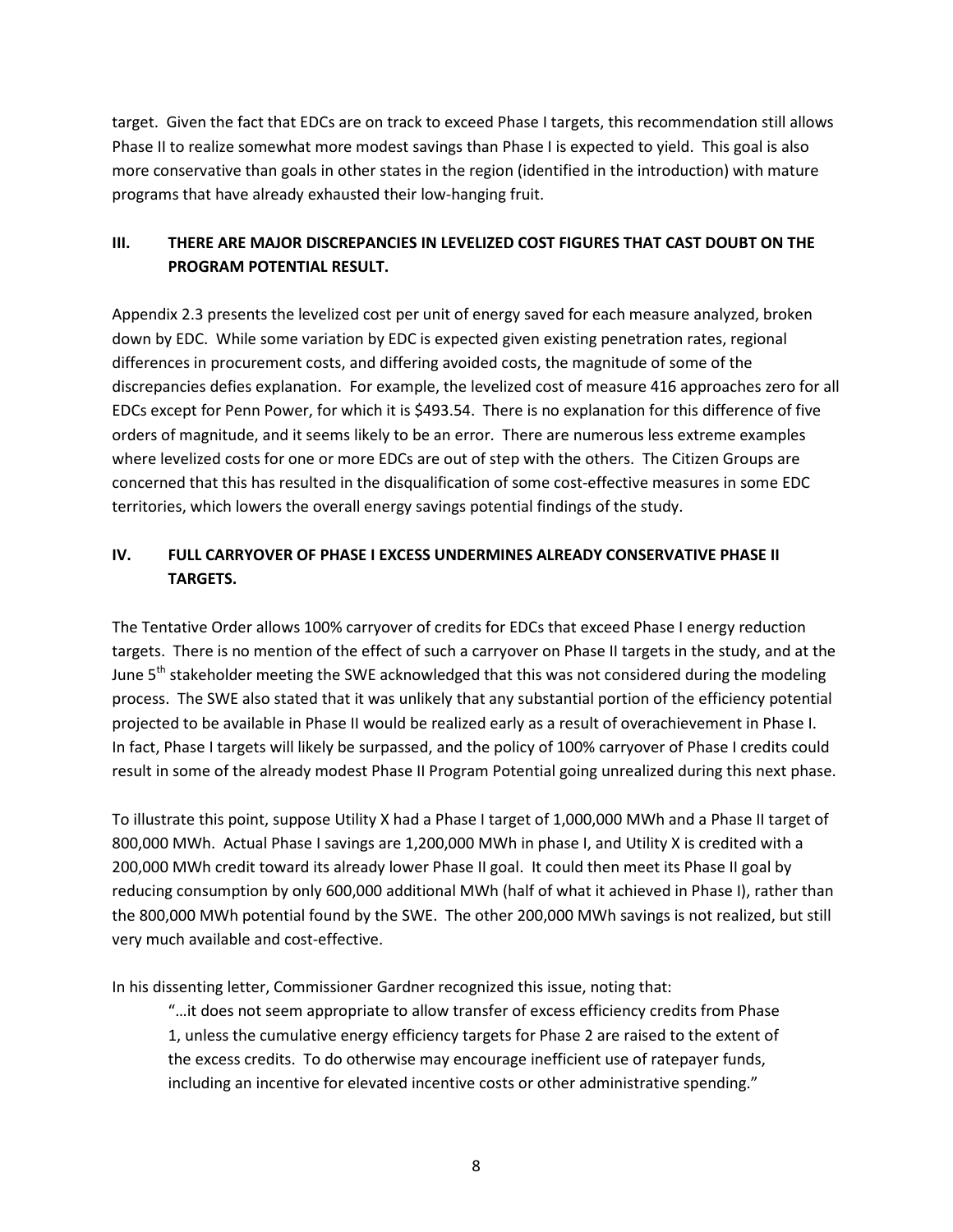The Citizen Groups recognize that the carryover policy is an attempt to incentivize EDCs to continue with Phase I programs even after program targets are met, and that EDCs have no market-based incentives to do so. However, the Citizen Groups feel that this particular incentive program unnecessarily sacrifices results in Phase II.

In previous comments, the Citizen Groups advocated for a partial carryover of credits, and such a mechanism would still be a better solution. Given the realities of how cost-effective efficiency is, it is important to ensure that EDCs are continually incentivized to ambitiously pursue and exceed their reduction targets. An EDC should not be "punished" for exceeding targets early by having those reductions ignored in the next phase of planning. However, allowing all extra reductions to be applied to the second phase could potentially bring EE&C programs to a standstill for some utilities and stall continual progress. The Citizen Groups thus advocate that EDCs be allowed to carry over 50% credits to the second phase of programs; this best serves the twin goals of signaling to EDCs that they will be rewarded for surpassing their reduction goals, while maintaining pressure for continued reductions.

## V. EXCLUSION OF PEAK DEMAND REDUCTION OBLIGATIONS FOR PHASE II

The Commission's proposal to eliminate the peak demand reduction targets for Phase II is a serious misstep and a lost opportunity for substantial demand response measures to meet their full potential. Peak demand reduction is vital to an effective EE&C program, helping to reduce energy bills for all ratepayers, avoid the need for additional generating capacity, and improve grid security and reliability. Act 129 is clear in allowing the Commission to set demand reduction targets in the absence of a SWE study, and the Citizen Groups believe that the Commission should do so in light of the many benefits to be accrued by ratepayers and EDCs. Failing to set demand reduction targets in Phase II will lead to loss of value of installed measures, higher administrative costs in the future, uncertainty for program participants, and a mad rush to quickly reduce peak demand by 2017 in Phase III of EE&C programs.

The Citizen Groups have signed onto the comments submitted by the Joint Demand Response Commenters and ask that you please refer to those comments regarding our exact views on peak demand reduction.

# VI. A WIDE RANGE OF PENALTIES ARE AUTHORIZED IN THE ACT, BUT THE TENTATIVE ORDER CONTAINS NO POLICY DIRECTION ON METHODS FOR ASSESSING THE NEED FOR OR AMOUNT OF PENALTIES.

The Public Utility Commission is given broad discretion over the assessment of penalties for EDCs that fail to meet their Act 129 targets. According to 66 Pa.C.S. §2806.1(f)(2)(i), penalties may be assessed in the range of \$1 million to \$20 million. The incentive for an EDC to comply will vary greatly depending on whether penalties are assessed at the upper or lower end of this range.

Proper enforcement of penalty provisions is the only way to ensure compliance with Act 129. However, the legislation gives no guidance on how penalties are to be assessed, or the magnitude of those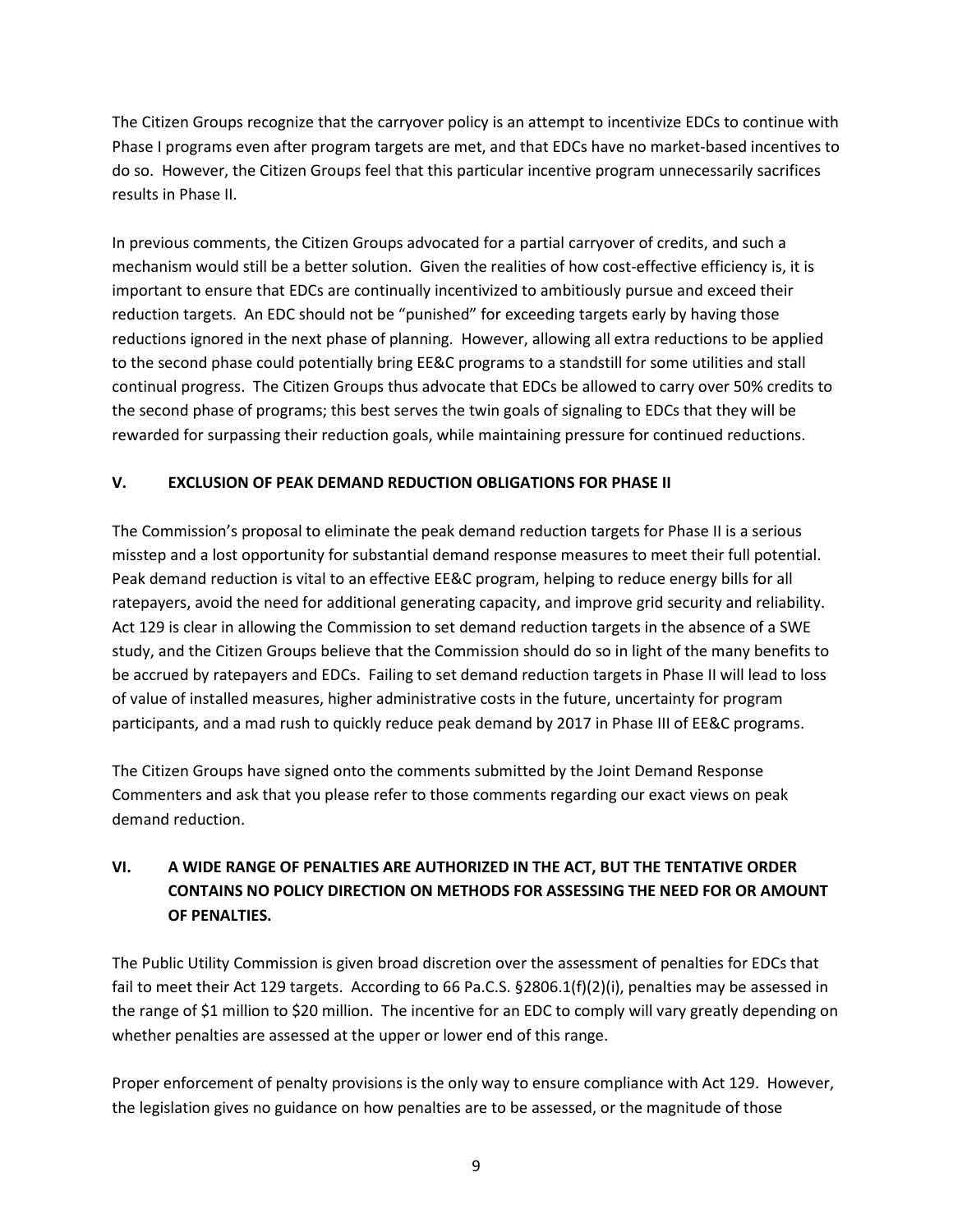penalties. The Tentative Order is also silent on this issue. The Citizen Groups strongly believe that the Commission should adopt clear rules for a process by which EDCs will be assessed penalties for failure to meet overall goals, interim goals, and carveouts, as part of a final order. Such rules should contain a schedule of penalties, such that the magnitude of the penalty is commensurate with the magnitude of the efficiency shortfall. They should also specify a compliance period, such that an EDC's failure to take timely corrective action would trigger additional penalties.

## VII. STUDY OF ON-BILL FINANCING SHOULD BE EXPEDITED.

The Tentative Order acknowledges that on-bill financing has the potential to reduce market barriers to implementation of EE measures, but states that it does not have enough information to prescribe it in Phase II. Instead, it recommends that a working group be convened do determine its feasibility. The Citizen Groups believe that the tentative order should include a date for convening that working group and a target date for completion of the feasibility study. This completion date should be early enough to ensure that the Commission has the necessary information to fully consider on-bill financing for Phase III of the program. The Citizen Groups would like to participate in this working group.

## VIII. CONCLUSION

With these comments, the Citizen Groups have outlined the ways in which the SWE Market Potential Study underestimates the potential for Phase II energy efficiency programs. First, it seems likely that certain otherwise cost effective measures may have been excluded in certain EDC territories from the economic potential due to possible formula errors. Second, critical yet overly conservative and poorly justified assumptions for acquisition costs, necessary incentives and measure penetration have resulted in an underestimate of achievable potential. Third, an improper assumption of a linear relationship between expenditures and efficiency results has led to an overestimate of the constraint posed by the spending cap in the program potential scenario.

These flaws in the study combine to produce the unlikely recommendation that a program which has so far significantly exceeded Phase I goals should be scaled back, and that Phase II should have more modest goals. These modest goals are further undermined by allowing 100% of Phase I credits to be carried forward to Phase II.

The Citizen Groups understand the need to attempt to model the market potential for future efficiency programs. The Citizen Groups also understand the concept of diminishing returns as outlined in the SWE market study; the idea that the most cost-effective measures will be deployed first, leaving more expensive measures to address in the future. However, the market study assumptions overstate the short-term importance of this phenomenon and ignore certain forces that work counter to it, such as the decreasing cost of some efficiency measures, decreasing administrative costs over time, and the decreasing cost of marketing and outreach as programs become more visible.